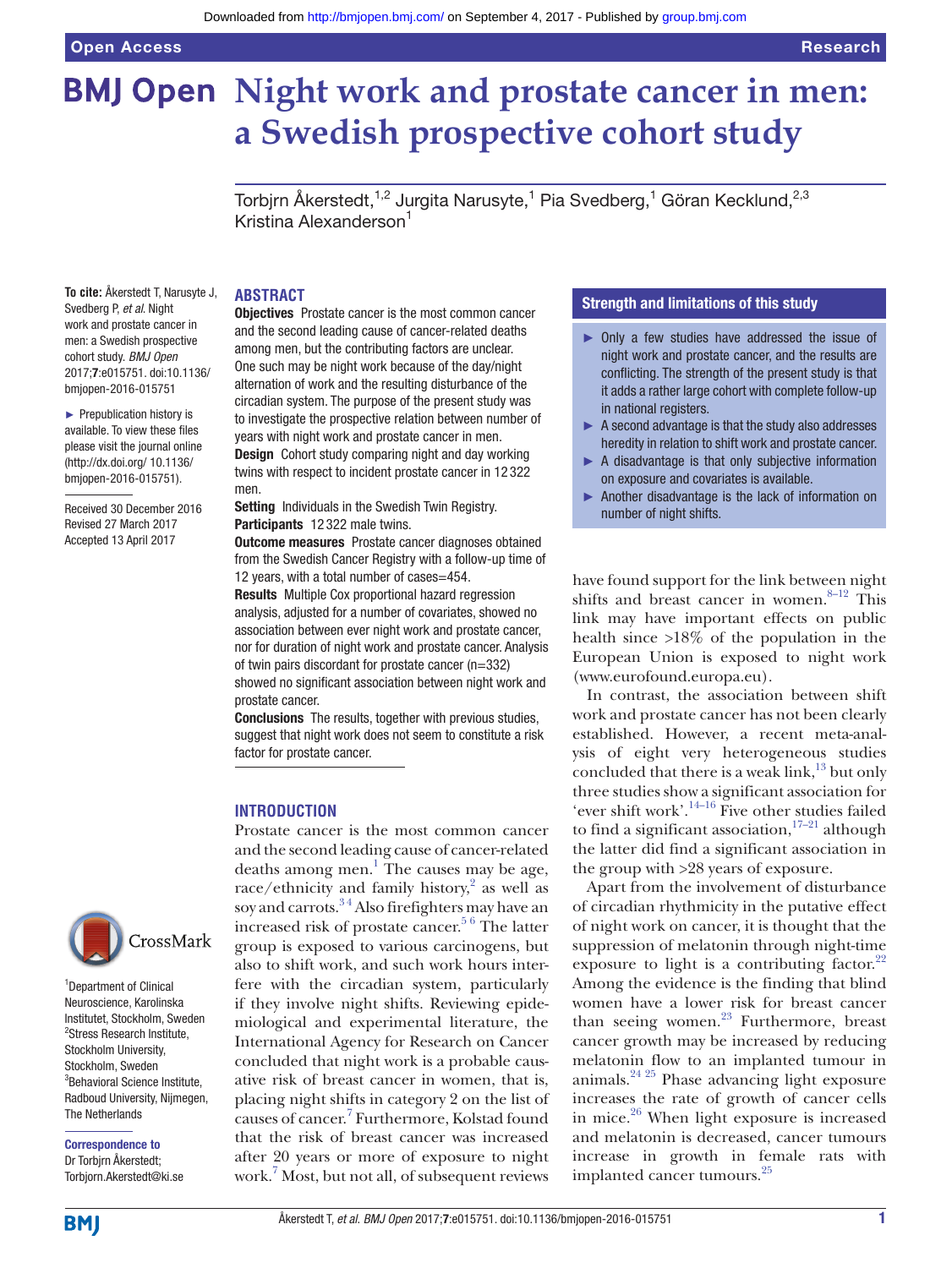The objective of the present prospective study was to increase knowledge regarding the association between night work and prostate cancer through using data from the Swedish Twin Registry (STR) in which familial factors (genetics and shared environmental) could be taken into account. Hence, a survey question on number of years of night work was used to predict the incidence of prostate cancer.

#### **Method**

### **Design and participants**

The design was a prospective cohort study and is essentially identical to that of a previous study of night shifts and breast cancer in women.<sup>[27](#page-5-5)</sup> Twins born in Sweden before 1959 who participated in the Screening Across the Lifespan Twin (SALT) study conducted by the STR and who, at the time of the interview, were 41–60 years old were included. Each individual participated in the SALT computer-assisted telephone interview once between 1998 and March 2003. The response rate was 74%, and the total sample encompassed 12322 men. The interview included questions on the duration of night work and a number of items regarding different diseases and symptoms. The procedure for data collection has previously been described in detail.<sup>[28](#page-5-6)</sup> The individuals were followed prospectively from the interview response date. Data on incident cancer were obtained from two registers at the National Board of Health and Welfare, the Swedish Cancer Registry and from the Cause of Death Register and linked to the twins by using the unique person identification number available for all Swedish citizens. The regional ethical committee of the Stockholm region approved the study.

#### **Variables**

The exposed group was constituted of those who had worked at night for 1–45 years according to the response to the question: 'For how many years have you had working hours that meant that you worked nights at least now and then'. This group was compared with all others. In addition, further categorisation of exposure was based on intervals in multiples of 5, with observations that an effect may be expected for  $\geq 30$  years or  $\geq 20$  years. However, too few cases were obtained for categorisation at ≥30 years, hence the following categorisation was used: 1–5, 6–10, 11–20 and 21–45 years. In total, 4816 male SALT responders had been exposed to night work.

Prostate cancer was defined as having at least one incident cancer diagnosis after the date of the interview, either according to the Swedish Cancer Registry or to the Cause of Death Register.

The following variables were used as covariates: age, educational level (0=compulsory (reference), 1=more than compulsory); tobacco use (0=no tobacco (reference), 1=tobacco use (includes current or previous regular smoking/snuffing as well as occasional smoking or snuffing)); alcohol use (0=no alcohol consumption

(0=moderate exercise (reference), 1=low exercise, 2=high exercise based on this question in SALT: 'Of these 7 alternatives, which fits your annual exercise pattern?'); body mass index (height<sup>[2](#page-4-1)</sup>/weight) (0=normal weight (>18.5–25) (reference), 1=underweight (≤18.5), 3=overweight  $(>25-30)$ , 4=obesity  $(>30)$ ; only one participant was underweight and was removed; have children (0=no biological children (reference), 1=have biological children); coffee use (1=no coffee (reference), 2=1–2 cups a day, 3=3–4 cups a day;  $4=\geq 5$  cups a day); and previous cancer (0=no (reference), 1= yes) at the time of interview.

(reference), 1=alcohol consumption); physical activity

### **Statistical analysis**

Frequencies were used to describe the background and covariates of the study population. The differences between day and night workers were tested by  $\chi^2$  test for categorical variables and t-test for continuous variables. In the analyses of associations, people with missing information on a specific covariate were excluded in the analyses including that covariate. Multiple Cox proportional hazard regression analyses for covariates were used to compute HRs with 95% CIs. Exposure was defined as night work (or not) with a subdivision for duration of exposure. All individuals contributed with time until date of the first prostate cancer diagnosis or censoring. Censoring events included other cancer diagnosis during the follow-up, date of death or end of follow-up time  $(31/12/2010)$ , whichever came first. The analyses were adjusted for the statistical within-twin pair dependency.

The proportional hazards assumption was satisfied, which was examined by testing a model including an interaction between the night work (yes/no or categorised) and the survival time as a covariate. Potential familial confounding was controlled for, by analysing twin pairs discordant for prostate cancer (ie, one twin in a pair was diagnosed with prostate cancer during the follow-up, whereas the twin partner was not diagnosed). Conditional Cox proportional hazard regression was applied, where each twin pair was provided with their own baseline hazard. All analyses were performed using SAS V.9.4.

Some of the covariates had missing values, and we performed multiple imputations under the assumption that data were missing at random. The imputation was repeated 20 times using proc mi in SAS. The values of complete cases were compared with the imputed values, and only marginal deviations were observed.

#### **Results**

The mean follow-up time was 8.7 years (range: 0–13). The total number of person-years in the cohort when participants were censored after death, time of diagnosis or after 31 December 2010 was 107545. Prostate cancer occurred in 454 men between baseline and the last day of the complete follow-up, and 538 men died during follow-up.

Background information is presented in [table](#page-2-0) 1. Night workers were slightly younger, used more tobacco, were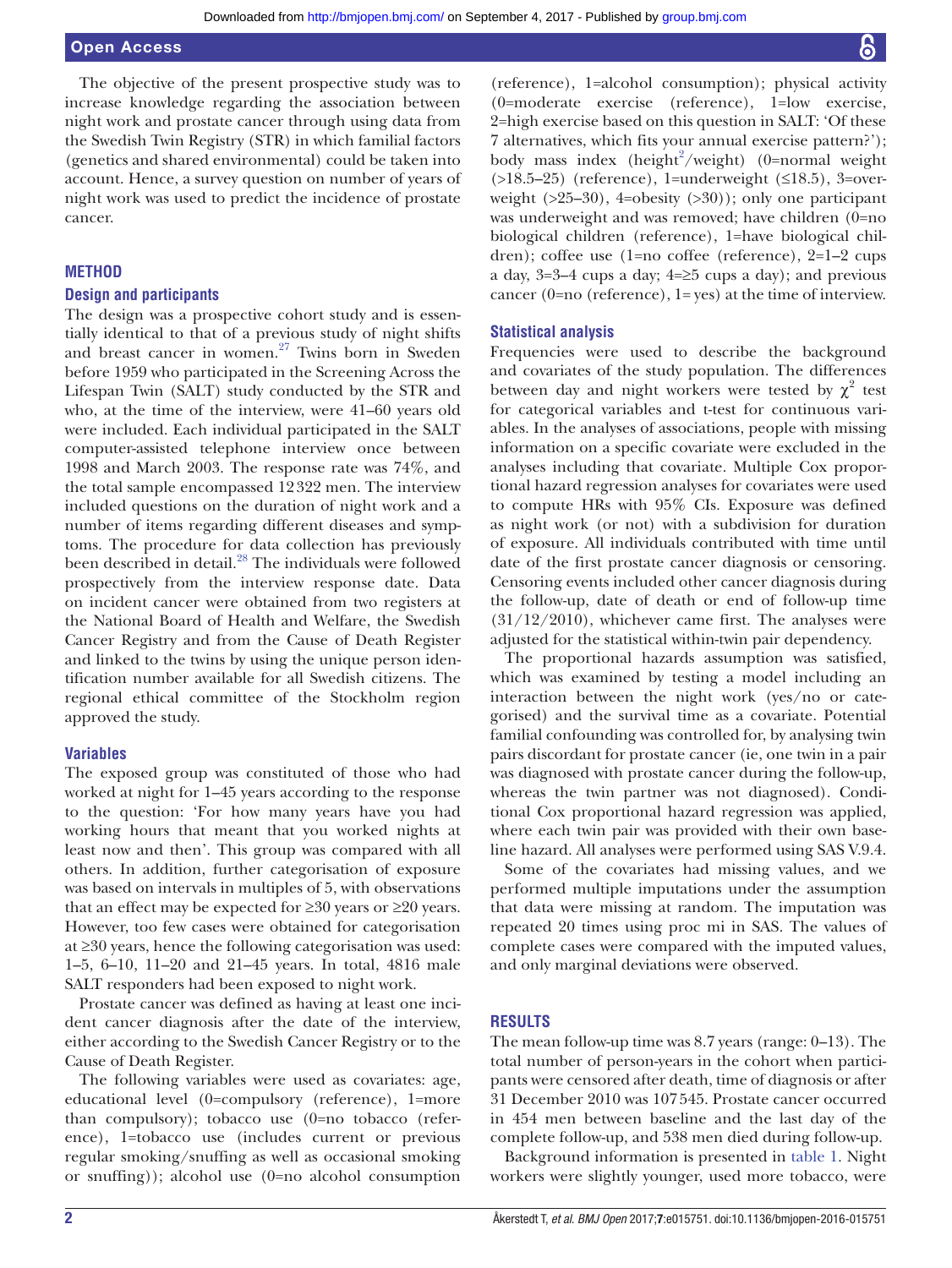$\overline{6}$ 

<span id="page-2-0"></span>

| 8                                                                     |                            |                        | <b>Open Access</b> |
|-----------------------------------------------------------------------|----------------------------|------------------------|--------------------|
| Table 1<br>Characteristics of the study population at baseline, N (%) |                            |                        |                    |
|                                                                       | Number of indivi(duals (%) |                        | p Value            |
|                                                                       | Non-night workers (n=7506) | Night workers (n=4816) |                    |
| Age, years                                                            | 51.7(4.7)                  | 51.2(4.8)              | < 0.001            |
| Education                                                             |                            |                        | 0.06               |
| Compulsory                                                            | 3069 (41)                  | 2071 (43)              |                    |
| More than compulsory                                                  | 4434 (59)                  | 2744 (57)              |                    |
| Missing                                                               | 3(0.04)                    | 1(0.02)                |                    |
| Children                                                              |                            |                        | 0.35               |
| Have children                                                         | 6122 (82)                  | 3960 (82)              |                    |
| Do not have children                                                  | 1384 (18)                  | 856 (18)               |                    |
| <b>Missing</b>                                                        |                            |                        |                    |
| Tobacco use                                                           |                            |                        | < 0.001            |
| <b>No</b>                                                             | 919(12)                    | 410 (8)                |                    |
| Yes                                                                   | 6506 (87)                  | 4359 (91)              |                    |
| Missing                                                               | 81(1)                      | 47(1)                  |                    |
| Body mass index                                                       |                            |                        | < 0.001            |
| Normal weight                                                         | 3570 (48)                  | 2099 (42)              |                    |
| Underweight                                                           | 30(0.4)                    | 10(0.2)                |                    |
| Overweight                                                            | 3325 (44)                  | 2278 (47)              |                    |
| Obesity                                                               | 530 (7)                    | 500 (10)               |                    |
| Missing                                                               | 51(0.7)                    | 19(0.4)                |                    |
| Physical activity                                                     |                            |                        | 0.04               |
| Moderate                                                              | 1968 (26)                  | 1209 (25)              |                    |
| Low                                                                   | 2332 (31)                  | 1509 (31)              |                    |
| High                                                                  | 3192 (43)                  | 2077 (43)              |                    |
| Missing                                                               | 14(0.2)                    | 21(0.4)                |                    |
| Alcohol consumption                                                   |                            |                        | < 0.001            |
| No alcohol                                                            | 147(2)                     | 116(2)                 |                    |
| Alcohol                                                               | 3343 (45)                  | 1954 (41)              |                    |
| Missing                                                               | 4016 (53)                  | 2746 (57)              |                    |
| Coffee consumption                                                    |                            |                        | < 0.001            |
| No coffee                                                             | 471 (6)                    | 311(6)                 |                    |
| 1-2 cups a day                                                        | 1298 (17)                  | 789 (16)               |                    |
| 3-4 cups a day                                                        | 2595 (35)                  | 1437 (30)              |                    |
| 5+ cups a day                                                         | 3140 (42)                  | 2272 (47)              |                    |
| Missing                                                               | 2(0.03)                    | 7(0.2)                 |                    |
| Previous cancer                                                       |                            |                        | 0.14               |
| No                                                                    | 7319 (98)                  | 4716 (98)              |                    |
| Yes                                                                   | 187(2)                     | 100(2)                 |                    |
| Missing                                                               | $\overline{\phantom{0}}$   | $\qquad \qquad -$      |                    |
| New cancer diagnosis during follow-up                                 |                            |                        | 0.16               |
| No cancer                                                             | 6870 (92)                  | 4419 (92)              |                    |
| Prostate                                                              | 294(4)                     | 160(3)                 |                    |
| Other cancer                                                          | 342 (4)                    | 237(5)                 |                    |

Time to prostate cancer diagnosis (years(SD)) 5.8 (2.7) 6.1 (2.7) 6.1 (2.7) 0.24

Significance levels based on t-tests or  $\chi^2$  $\chi^2$  tests.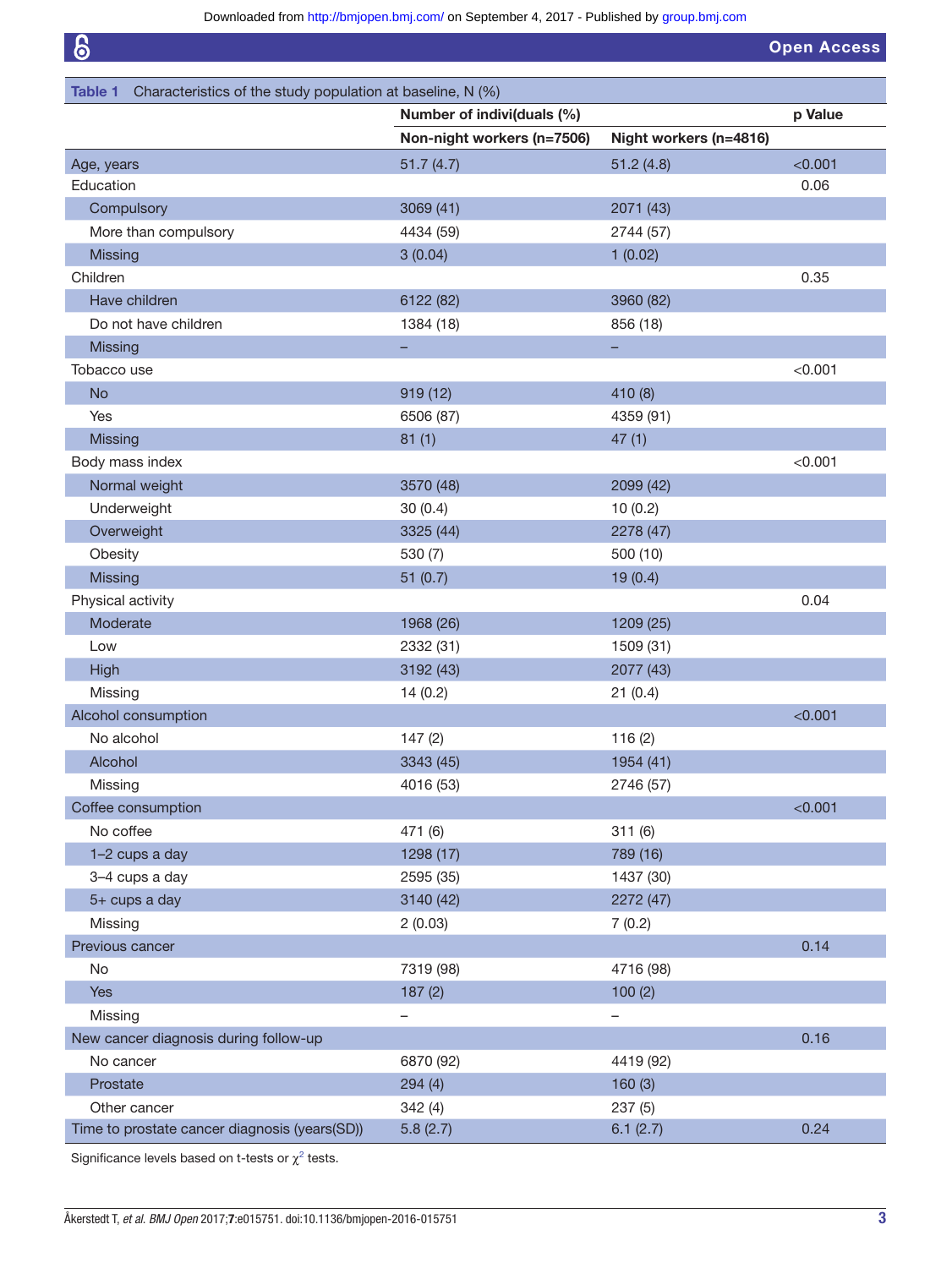### Open Access

<span id="page-3-0"></span>Table 2 HRs for shift work exposure groups applying multiple Cox analysis for prediction of prostate cancer (no cancer as reference) after baseline among male night workers and with 95% CI. Reference: non-exposed. n=12322, total number of cases=454

|                                                                       | Duration of exposure,<br>years                                             | Cases/no cases                                     | Complete follow-up<br>HR (95% CI)*                                                             | Follow-up to 60 years<br>HR $(95\% \text{ Cl})^{\dagger}$                                    |
|-----------------------------------------------------------------------|----------------------------------------------------------------------------|----------------------------------------------------|------------------------------------------------------------------------------------------------|----------------------------------------------------------------------------------------------|
| No night work versus ever night work                                  |                                                                            |                                                    |                                                                                                |                                                                                              |
| No night work (ref)<br>Working nights for:<br>(unadjusted)            | 0<br>$1-45$ years                                                          | 294/7212<br>160/4656                               | $0.84$ (0.69 to 1.03)                                                                          | $0.78$ (0.64 to 0.96)                                                                        |
| No night work (ref)<br>Working nights for:<br>$(adjusted)^{\ddagger}$ | $\Omega$<br>$1-45$ years                                                   | 294/7212<br>160/4656                               | $0.91$ (0.74 to 1.12)                                                                          | $0.89$ (0.72 to 1.09)                                                                        |
| No night work versus years of shift work                              |                                                                            |                                                    |                                                                                                |                                                                                              |
| No night work (ref)<br>Working nights for:<br>(unadjusted)            | 0 years<br>$1-5$ years<br>$6 - 10$ years<br>$11-20$ years<br>$21-45$ years | 294/7212<br>55/1729<br>31/800<br>38/968<br>36/1159 | $0.79$ (0.60 to 1.06)<br>$0.99$ (0.68 to 1.43)<br>1.00 (0.72 to 1.41)<br>$0.77$ (0.55 to 1.09) | $0.72$ (0.54 to 0.96)<br>0.88 (0.61 to 1.27)<br>0.84 (0.60 to 1.18)<br>$0.86$ (0.61 to 1.21) |
| No night work (ref)<br>Working nights for:<br>$(adjusted)$ ‡          | 0 years<br>$1-5$ years<br>6-10 years<br>$11-20$ years<br>$21 - 45$ years   | 294/7212<br>55/1729<br>31/800<br>38/968<br>36/1159 | $0.86$ (0.63 to 1.17)<br>1.09 (0.74 to 1.61)<br>1.12 (0.78 to 1.63)<br>$0.72$ (0.50 to 1.05)   | $0.84$ (0.62 to 1.15)<br>0.96 (0.65 to 1.42)<br>1.11 (0.77 to 1.60)<br>0.75 (0.52 to 1.09)   |

\*Follow-up until 31 December 2010.

†Follow-up until the age of 60.

‡Adjusted for: age + education level + tobacco consumption + BMI + having children + coffee consumption + previous cancer. BMI, body mass index.

more overweight, consumed more coffee and did not differ from non-night workers on previous or later cancer or time to diagnosis of prostate cancer.

The cumulative incidence of prostate cancer was 3.3% among the night workers and 3.9% among non-night workers  $(\chi^2=3.66, p=0.16)$ . [Table](#page-3-0) 2 shows that the incidence was higher in the group with the highest exposure. Results of the Cox regression analyses, regardless of years of night work exposure, did not show any significant association to prostate cancer after adjustment for covariates [\(table](#page-3-0) 2). No association with duration of night work was seen. The analysis of twin pairs discordant for prostate cancer did not show any significant associations, irrespective of exposure duration (see [table](#page-3-1) 3).

[Table](#page-3-0) 2 Alcohol consumption was not entered into the main analysis, since the internal loss of data was >50% for this variable. However, a separate analysis showed that the estimates with adjustment for alcohol was HR=0.64 (95% CI 0.40 to 1.03) for the exposure group with 21–45hours of night work (n=5444).

#### **Discussion**

In this prospective cohort study of Swedish twins, we did not find any statistically significant association between the amount of night work and prostate cancer. Familial influences on the association were of minor importance. The results are similar to those of five previous studies,  $17-21$ but at least three studies did show a significant association for 'ever night work' and prostate cancer.<sup>14-16</sup> The present results add another negative finding to the previous five studies. Thus, six studies (including the present one) fail

<span id="page-3-1"></span>

| Table 3 HRs for shift work exposure groups applying conditional Cox analysis of twin pairs discordant for prostate cancer (no |
|-------------------------------------------------------------------------------------------------------------------------------|
| cancer as reference) for prediction of prostate cancer after baseline among male night workers, and with 95% Cl. n=332        |

|                     | Duration of exposure,<br><b>vears</b> | N(%)    | Complete follow-up<br>HR $(95\%$ CI) <sup>*</sup> | Follow-up to 60 years<br>HR (95% CI) <sup>†</sup> |
|---------------------|---------------------------------------|---------|---------------------------------------------------|---------------------------------------------------|
| No night work (ref) | 0 years                               | 225(68) |                                                   |                                                   |
| Working nights for: | 1–5 years                             | 42(13)  | 1.02 (0.48 to 2.18)                               | 0.88 (0.26 to 2.46)                               |
|                     | $6 - 10$ years                        | 19(6)   | 1.97 (0.64 to 6.02)                               | 1.24 (0.26 to 5.82)                               |
|                     | $11 - 20$ years                       | 22(7)   | $0.88$ (0.32 to 2.43)                             | 0.87 (0.26 to 2.93)                               |
|                     | $21 - 45$ years                       | 24(7)   | 1.05 (0.39 to 2.84)                               | $0.57$ (0.13 to 2.45)                             |

\*Follow-up until December 31 2010.

†Follow-up until the age of 60.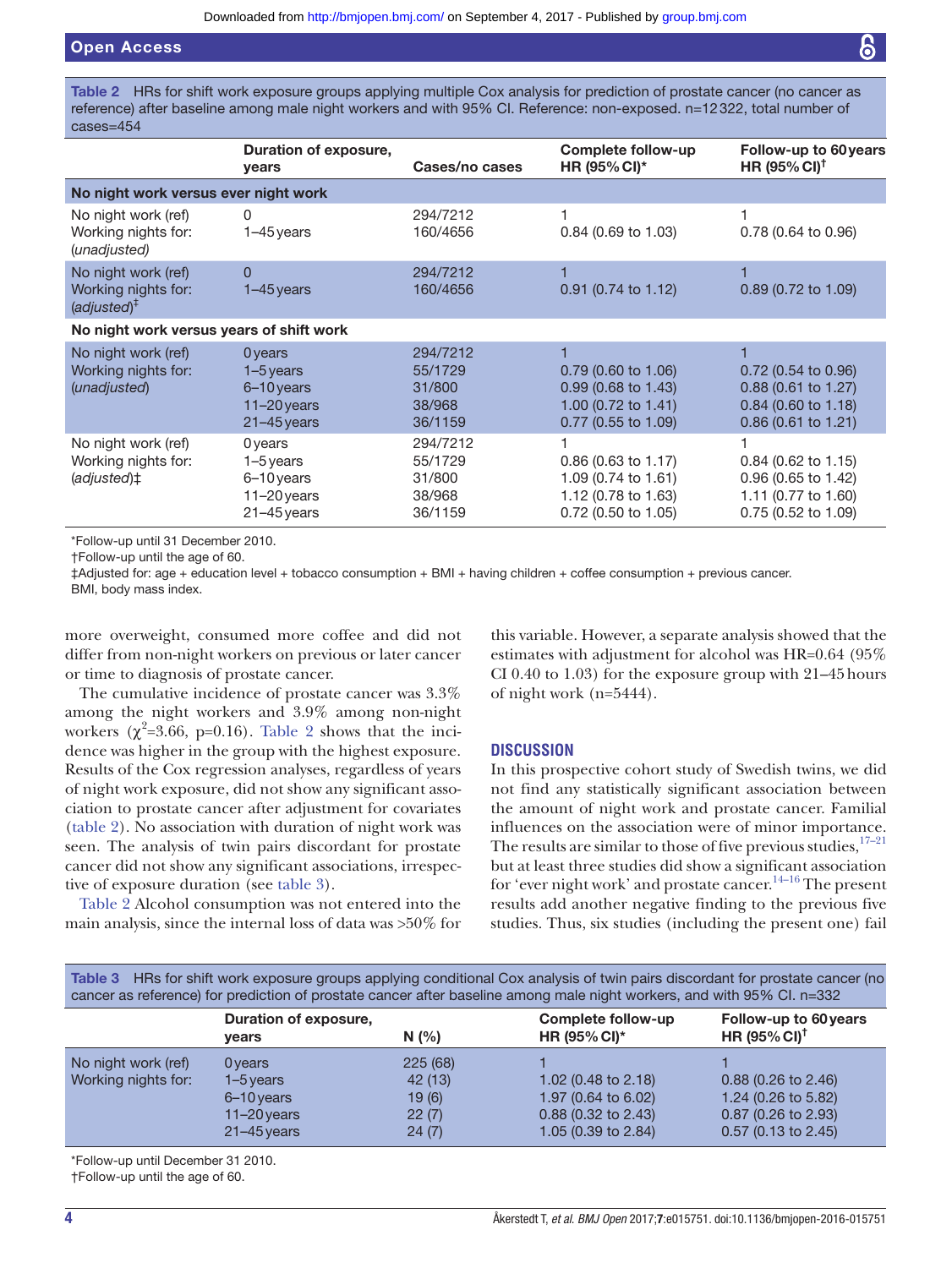to associate night work with prostate cancer, while three do not. This will move the meta-analytic HR of Rao *et al*[13](#page-4-6) closer to unity and uncertainty. There is clearly a need for further studies on the present topic.

The discrepancy in results may be due to a lack of a common exposure metric, differences in the type of covariates adjusted for or heterogeneous occupational groups involved. Furthermore, selection into and out of night work occurs continuously, and this may attenuate any associations. It is also likely that the variability of results simply reflects a true lack of association between night work and prostate cancer. The present authors favour this latter explanation in view of the presently available data. Nevertheless, the issue of a potential association between night work and prostate cancer is far from settled.

It should be pointed out that also the association between night work and breast cancer in women is weak, even if meta-analyses in most cases produce significant results. $8-12$  Also regarding breast cancer, about half of the studies fail to find significant associations between night work and breast cancer, but the total number of studies is about twice that of the studies of prostate cancer.

The present study had some additional limitations. Thus, the sample had an intermediate size, exposure was self-reported and information on occupation/work task was not available. Furthermore, there was no possibility of estimating exposure to night work after the baseline measure. Another limitation is that the result concerned Swedish twins, which may limit generalisability. However, studies have shown that cumulative risks of cancer and mortality in twins do not differ from that in singletons.<sup>29</sup> A strength of the study was the linkage of exposure at the individual level to nationwide register data through the social security number assigned to all persons living in Sweden. This resulted in an almost 100% complete follow-up of disease.

It is apparent that possible associations between night work and prostate cancer need to be studied in more detail. The present negative results add to the previous negative results, which dominate previously conducted studies. There is also a need for studies employing better research methods. This includes well-defined measurement of exposure, preferably using frequency of night shift in addition to duration of exposure. Future studies also need objective (company records) measures of exposure, rather than self-reported ones as well as repeated application of such measures. There is also a need for studying this in specific occupational groups.

To conclude, in this prospective study of Swedish twins, we found no evidence that night work, regardless of duration, is associated to prostate cancer. This agrees with the majority of the previous studies.

Contributors TÅ initiated the study, discussed the analyses and wrote the manuscript. JN discussed the design, carried out the analyses and commented on the manuscript. PS and KA discussed the design, supervised the analyses and commented on the manuscript. GK commented on the manuscript.

Funding This study was funded by the AFA Insurance Company (grant number 120264)

Competing interests None declared.

Ethics approval The Stockholm Region Ethical Review Board.

Provenance and peer review Not commissioned; externally peer reviewed.

Data sharing statement The data cannot be made publically available. According to the Swedish Ethical Review Act, The Personal Data Act and the Administrative Procedure Act, data can only be made available after legal review, for researchers who meet the criteria for access to this type of sensitive and confidential data. Readers may contact professor Kristina Alexanderson (Kristina.alexanderson@ki.se) regarding the data.

Open Access This is an Open Access article distributed in accordance with the Creative Commons Attribution Non Commercial (CC BY-NC 4.0) license, which permits others to distribute, remix, adapt, build upon this work non-commercially, and license their derivative works on different terms, provided the original work is properly cited and the use is non-commercial. See: [http://creativecommons.org/](http://creativecommons.org/licenses/by-nc/4.0/) [licenses/by-nc/4.0/](http://creativecommons.org/licenses/by-nc/4.0/)

© Article author(s) (or their employer(s) unless otherwise stated in the text of the article) 2017. All rights reserved. No commercial use is permitted unless otherwise expressly granted.

#### **References**

- <span id="page-4-0"></span>1. Ferlay J, Shin HR, Bray F, *et al*. Estimates of worldwide burden of Cancer in 2008: globocan 2008. *[Int J Cancer](http://dx.doi.org/10.1002/ijc.25516)* 2010;127:2893–917.
- <span id="page-4-2"></span><span id="page-4-1"></span>2. Jemal A, Siegel R, Ward E, *et al*. Cancer Statistics. 2009;59:225–49. 3. van Die MD, Bone KM, Williams SG, *et al*. Soy and soy isoflavones
- in prostate Cancer: a systematic review and meta-analysis of randomized controlled trials. *[BJU Int](http://dx.doi.org/10.1111/bju.12435)* 2014;113:E119–E130.
- 4. Xu X, Cheng Y, Li S, *et al*. Dietary carrot consumption and the risk of prostate Cancer. *[Eur J Nutr](http://dx.doi.org/10.1007/s00394-014-0667-2)* 2014;53:1615–23.
- <span id="page-4-3"></span>5. Pukkala E, Martinsen JI, Weiderpass E, *et al*. Cancer incidence among firefighters: 45 years of follow-up in five nordic countries. *[Occup Environ Med](http://dx.doi.org/10.1136/oemed-2013-101803)* 2014;71:398–404.
- 6. LeMasters GK, Genaidy AM, Succop P, *et al*. Cancer risk among firefighters: a review and meta-analysis of 32 studies. *[J Occup](http://dx.doi.org/10.1097/01.jom.0000246229.68697.90)  [Environ Med](http://dx.doi.org/10.1097/01.jom.0000246229.68697.90)* 2006;48:1189–202.
- <span id="page-4-4"></span>7. Kolstad HA. Nightshift work and risk of breast Cancer and other cancers--a critical review of the epidemiologic evidence. *[Scand J](http://dx.doi.org/10.5271/sjweh.1194)  [Work Environ Health](http://dx.doi.org/10.5271/sjweh.1194)* 2008;34:5–22.
- <span id="page-4-5"></span>8. Bonde JP, Hansen J, Kolstad HA, *et al*. Work at night and breast Cancer--report on evidence-based options for preventive actions. *[Scand J Work Environ Health](http://dx.doi.org/10.5271/sjweh.3282)* 2012;38:380–90.
- 9. Jia Y, Lu Y, Wu K, *et al*. Does night work increase the risk of breast cancer? A systematic review and meta-analysis of epidemiological studies. *[Cancer Epidemiol](http://dx.doi.org/10.1016/j.canep.2013.01.005)* 2013;37:197–206.
- 10. Wang F, Yeung KL, Chan WC, *et al*. A meta-analysis on doseresponse relationship between night shift work and the risk of breast Cancer. *[Ann Oncol](http://dx.doi.org/10.1093/annonc/mdt283)* 2013;24:2724–32.
- 11. Ijaz S, Verbeek J, Seidler A, *et al*. Night-shift work and breast Cancer- -a systematic review and meta-analysis. *[Scand J Work Environ](http://dx.doi.org/10.5271/sjweh.3371)  [Health](http://dx.doi.org/10.5271/sjweh.3371)* 2013;39:431–47.
- 12. Kamdar BB, Tergas AI, Mateen FJ, *et al*. Night-shift work and risk of breast Cancer: a systematic review and meta-analysis. *[Breast](http://dx.doi.org/10.1007/s10549-013-2433-1)  [Cancer Res Treat](http://dx.doi.org/10.1007/s10549-013-2433-1)* 2013;138:291–301.
- <span id="page-4-6"></span>13. Rao D, Yu H, Bai Y, *et al*. Does night-shift work increase the risk of prostate Cancer? a systematic review and meta-analysis. *[Onco](http://dx.doi.org/10.2147/OTT.S89769)  [Targets Ther](http://dx.doi.org/10.2147/OTT.S89769)* 2015;8:2817–26.
- <span id="page-4-7"></span>14. Kubo T, Ozasa K, Mikami K, *et al*. Prospective cohort study of the risk of prostate Cancer among rotating-shift workers: findings from the Japan collaborative cohort study. *[Am J Epidemiol](http://dx.doi.org/10.1093/aje/kwj232)* 2006;164:549–55.
- 15. Conlon M, Lightfoot N, Kreiger N. Rotating shift work and risk of prostate Cancer. *[Epidemiology](http://dx.doi.org/10.1097/01.ede.0000249519.33978.31)* 2007;18:182–3.
- 16. Parent MÉ, El-Zein M, Rousseau MC, *et al*. Night work and the risk of Cancer among men. *[Am J Epidemiol](http://dx.doi.org/10.1093/aje/kws318)* 2012;176:751–9.
- <span id="page-4-8"></span>17. Schwartzbaum J, Ahlbom A, Feychting M. Cohort study of Cancer risk among male and female shift workers. *[Scand J Work Environ](http://dx.doi.org/10.5271/sjweh.1150)  [Health](http://dx.doi.org/10.5271/sjweh.1150)* 2007;33:336–43.
- 18. Kubo T, Oyama I, Nakamura T, *et al*. Industry-based retrospective cohort study of the risk of prostate Cancer among rotating-shift workers. *[Int J Urol](http://dx.doi.org/10.1111/j.1442-2042.2010.02714.x)* 2011;18:206–11.
- 19. Gapstur SM, Diver WR, Stevens VL, *et al*. Work schedule, sleep duration, insomnia, and risk of fatal prostate Cancer. *[Am J Prev Med](http://dx.doi.org/10.1016/j.amepre.2013.10.033)* 2014;46(3 Suppl 1):S26–S33.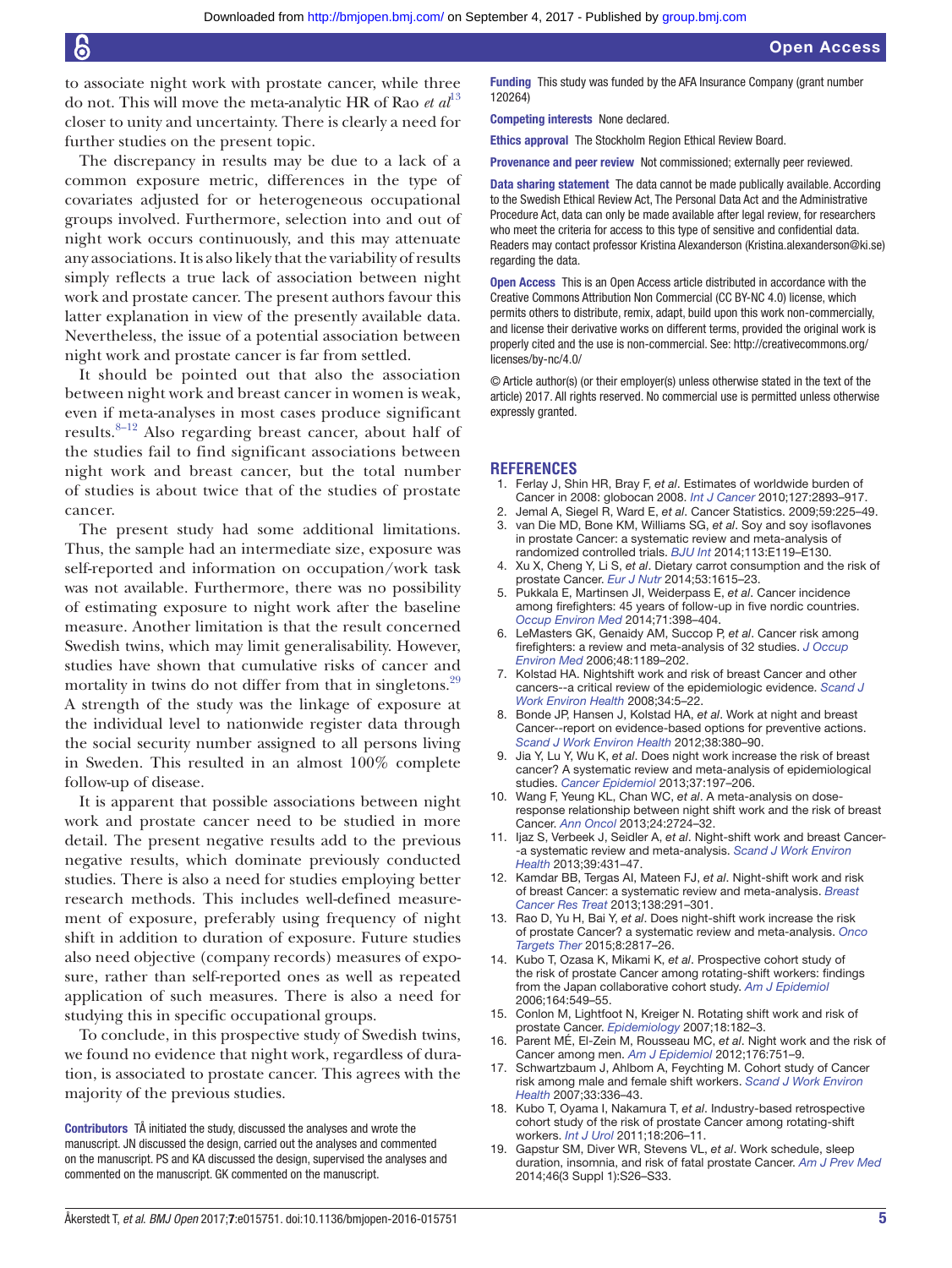#### Open Access

- 20. Yong M, Blettner M, Emrich K, *et al*. A retrospective cohort study of shift work and risk of incident Cancer among german male chemical workers. Scand J Work. *Environ Health* 2014;40:502–10.
- 21. Papantoniou K, Castaño-Vinyals G, Espinosa A, *et al*. Night shift work, chronotype and prostate Cancer risk in the MCC-Spain casecontrol study. *[Int J Cancer](http://dx.doi.org/10.1002/ijc.29400)* 2015;137:1147–57.
- <span id="page-5-0"></span>22. Stevens RG. Testing the light-at-night (LAN) theory for breast cancer causation. *[Chronobiol Int](http://dx.doi.org/10.3109/07420528.2011.606945)* 2011;28:653–6.
- <span id="page-5-1"></span>23. Flynn-Evans EE, Stevens RG, Tabandeh H, *et al*. Total visual blindness is protective against breast Cancer. *[Cancer Causes Control](http://dx.doi.org/10.1007/s10552-009-9405-0)* 2009;20:1753–6.
- <span id="page-5-2"></span>24. Melatonin BDE. Sleep disturbance and Cancer risk. *Sleep Med Rev* 2009;13:257–64.
- <span id="page-5-4"></span>25. Blask DE, Hill SM, Dauchy RT, *et al*. Circadian regulation of molecular, dietary, and metabolic signaling mechanisms of human

breast Cancer growth by the nocturnal melatonin signal and the consequences of its disruption by light at night. *[J Pineal Res](http://dx.doi.org/10.1111/j.1600-079X.2011.00888.x)* 2011;51:259–69.

- <span id="page-5-3"></span>26. Filipski E, Delaunay F, King VM, *et al*. Effects of chronic jet lag on tumor progression in mice. *[Cancer Res](http://dx.doi.org/10.1158/0008-5472.CAN-04-0674)* 2004;64:7879–85.
- <span id="page-5-5"></span>27. Åkerstedt T, Knutsson A, Narusyte J, *et al*. Night work and breast Cancer in women: a swedish cohort study. *[BMJ Open](http://dx.doi.org/10.1136/bmjopen-2015-008127)* 2015;5:e008127.
- <span id="page-5-6"></span>28. Lichtenstein P, De Faire U, Floderus B, *et al*. The Swedish Twin Registry: a unique resource for clinical, epidemiological and genetic studies. *[J Intern Med](http://dx.doi.org/10.1046/j.1365-2796.2002.01032.x)* 2002;252:184–205.
- <span id="page-5-7"></span>29. Öberg S, Cnattingius S, Sandin S, *et al*. Twinship influence on morbidity and mortality across the lifespan. *[Int J Epidemiol](http://dx.doi.org/10.1093/ije/dys067)* 2012;41:1002–9.